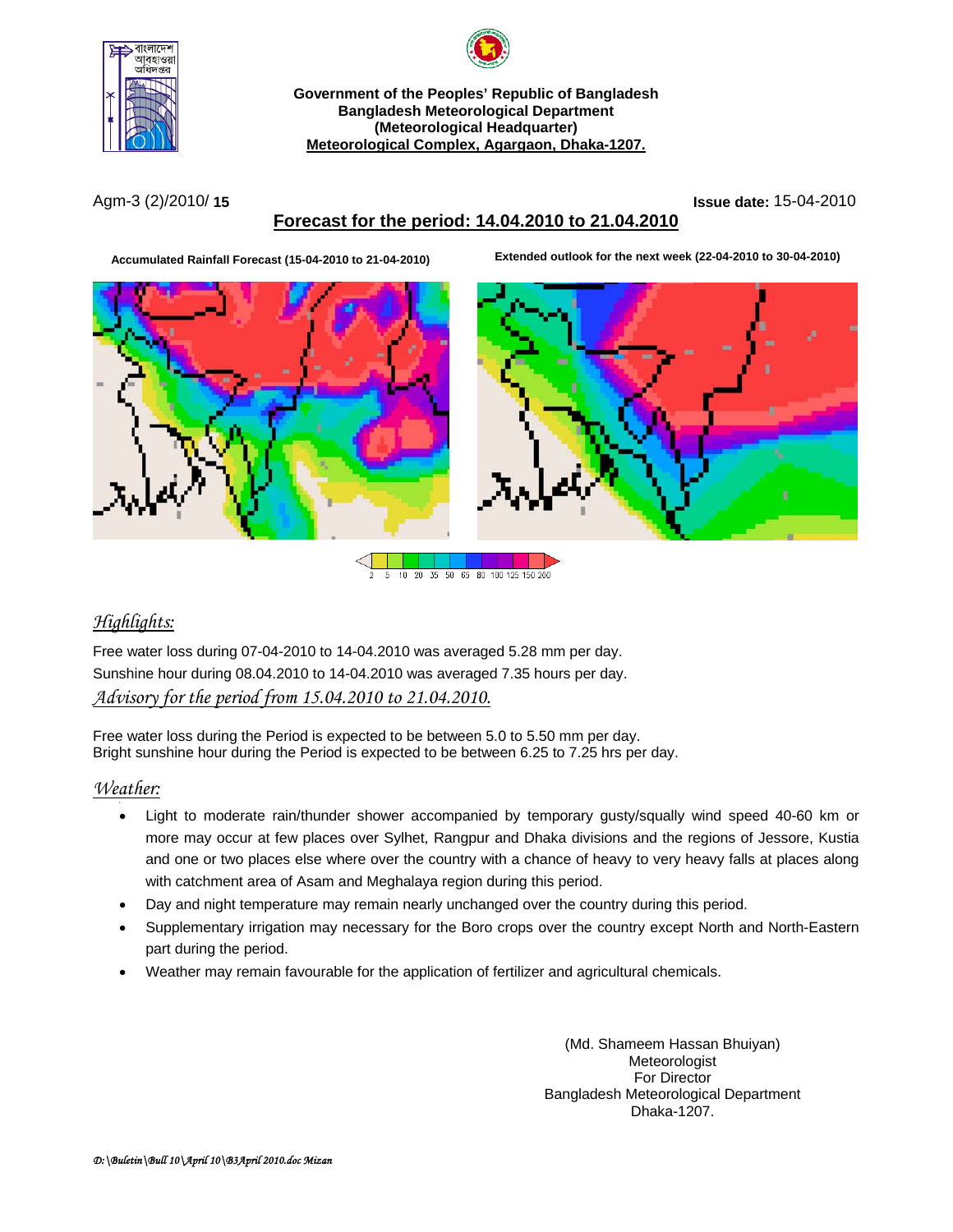### **Bengali Version**

## **Forecast for the period: 15.04.2010 to 21.04.2010**

**Accumulated Rainfall Forecast (15-04-2010 to 21-04-2010) Extended outlook for the next week (22-04-2010 to 30-04-2010)**



10 20 35 50 65 80 100 125 150 200

## *cÖdb ^ewkó¨ mgmt-*

ev®úxfe‡bi ^`wbK Mb 07-04-2010Bs †\_#K 14-04-2010 Bs ch**®-5.28 wgtwgt wQj** | mh@iy Kuti i ‰bK Mb 07-04-2010 Bs †\_tK 14-04-2010 Bs ch®–7.35 N·Uv @i |

## *c~e©vfvmt- 08-04-2010 Bs †\_‡K 14-04-2010 Bs ch©š—|*

 $2010$  Bs mtj i Gwe $\ddot{\textbf{y}}$  gytmi G mg‡q ev®úxfe‡bi  $\hat{ }$  wbK Mo gyb 5.0 wgtwgt †\_‡K 5.50 wgtwgt \_vK‡Z cyti $\parallel$ 2010 Bs m‡j i Gweÿ gy‡mi G mg‡q mßytni mh@kiYKy‡ji ^`wk Mo gwb 6.25 N·Uv†\_‡K 7.25 N·Uv \_vK‡Z cy‡i|

### *AvenvIqvt-*

- $\bullet$  G mßutn wat ju, iscyi I XuKv we full mn h‡kvi/Kwóqv AÂt ji wKQz wKQz ~'utb Ges † ‡ki Ab¨Î `@K ~'utb NoUvq 40-60 wKtwgt ev Avill AwaK ‡e‡M`gKv A\_ev S‡ov mulgvm eyó / eR<sup>a</sup> eyó n‡Z cv‡i| †mB mt\_ ‡`#ki `@K <sup>--</sup> (bmn Avmg/tgNyjtqi cvnox AÂtj fvix n‡Z AwZ fvix el@i m¤¢bv itqtQ|
- G mßytni w`#bi I iytZi ZvcguÎv cüq AcwieuZ2 cyti
- G mߢn †`#ki DËi I DËi ce@\j e¨wZZ ‡`#ki Ab¨Î †ev‡iv k†mï m¤ú÷K †m‡Pi cÖqvRb n‡Z cv‡i|
- G mßytni AvenvI gymi I Kut ivmgubK `ë¨ cüqy‡Mi Dc‡hvMx\_vK‡Z cy‡i|

(tayt kvaxa nvmb fBqv) Avenvil que` cwiPvj‡Ki c‡¶ evsjv‡`k AvenvIqv Awa`ßi, XvKv-1207|